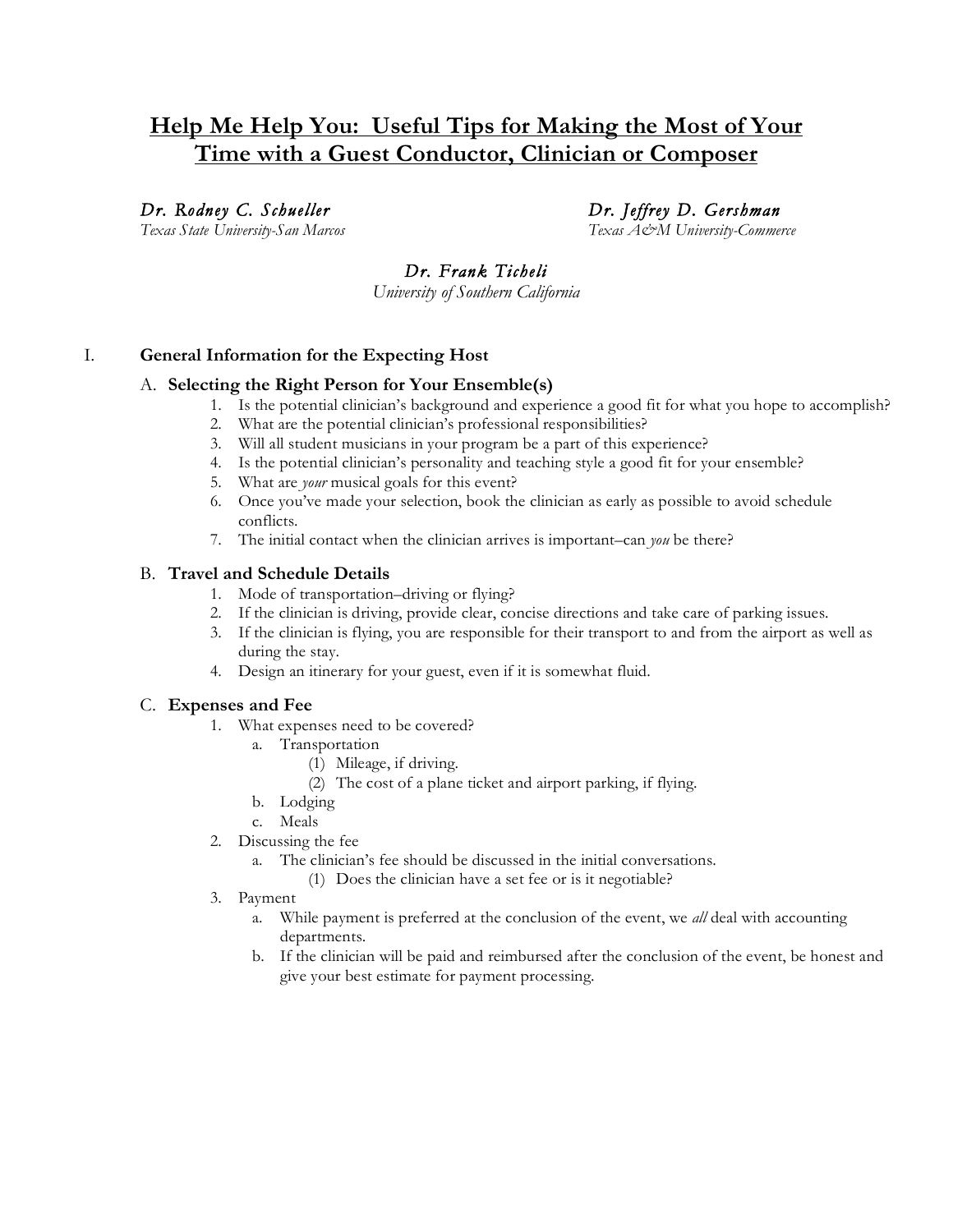# II. **The Guest Conductor**

# A. **Honor Band and All-State Events: Pre-Event Planning**

- 1. Selection of literature is critical.
	- a. Send the guest conductor programs from the past several years.
	- b. Offer your own feedback.
		- (1) Which pieces in the past were successful?
		- (2) What do you project the strengths of the ensemble to be?
- 2. Folder disbursement and part assignments
	- a. If at all possible, prepare and distribute the music folders well in advance of the event.
	- b. Consult the guest conductor on part assignment preferences and use of auxiliary instruments.
- 3. Securing necessary instruments
	- a. Secure all percussion instruments required in the literature.
	- b. Secure any necessary auxiliary instruments.
- 4. Create a detailed schedule of the entire event.
	- a. How much total rehearsal time is available for the full ensemble?
	- b. If there are sectionals, when and where will they be held and who will conduct them?
	- c. How much rehearsal will there be on the day of the performance?
	- d. Will the ensemble get to rehearse in the performance space?
	- e. Is there a final warmup area prior to moving on stage?
	- f. What will be the concert dress for the guest conductor and the students?
- 5. Program information
	- a. Brief guest conductor biography
	- b. Names of participating students and directors
	- c. Accurate names of works to be performed

# B. **Effective Event Management**

- 1. Prepare rehearsal and performance spaces
	- a. Chairs and stands
		- (1) Pre-arrange for a guest conductor to send a seating chart.
	- b. Tuner and metronome
	- c. A good podium and conductor's stand
	- d. Audio playback equipment
	- e. A white board or chalk board
	- f. A microphone to address the audience at the concert.
- 2. Emergencies
	- a. Access to a copier for missing music
	- b. Available instrument repair or replacement
- 3. Guest conductor courtesies
	- a. Give a brief introduction of the guest conductor to the students.
	- b. Create student stand placards.
	- c. Have a liaison for the guest conductor that will handle all pre-rehearsal and post-rehearsal announcements and facilitate any unexpected logistical problems.
	- d. Bottled water is greatly appreciated.
	- e. Arrange for a room for the guest conductor to rest between the final rehearsal and the concert.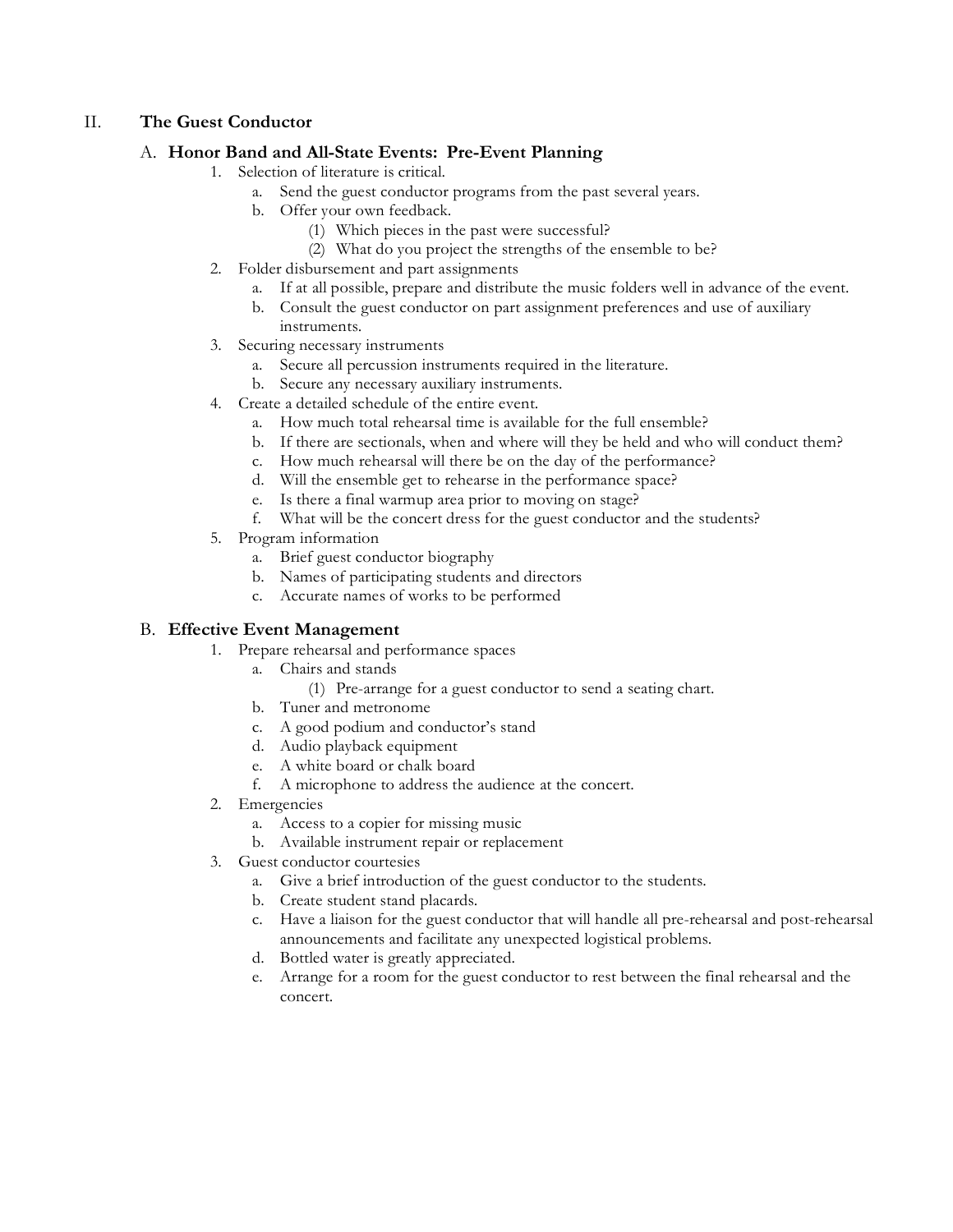## III. **The Guest Clinician**

#### A. **Clinician for Your Marching Band**

- 1. Define your clinic desires clearly prior to arrival.
	- a. Marching technique/execution
	- b. Form development and cleaning
	- c. Music execution
	- d. General effect in specific areas
	- e. All of the above!
- 2. Can you provide materials prior to arrival? (Optional)
	- a. Electronic files of drill and/or music
	- b. A VHS or DVD of a rehearsal or a performance
- 3. Wrap-up discussion with staff after rehearsal
	- a. Often this is the most important part of the clinic
	- b. What can we do from this point forward to improve?
	- c. What areas need the most attention?

# B. **Clinician for Your Concert Ensemble**

- 1. What to provide prior to your clinician's arrival?
	- a. Complete schedule for the ensemble(s) clinic
	- b. List of literature being rehearsed! If the clinician cannot locate scores, can you provide a copy in advance? The clinician wants to be prepared!
	- c. Defined role for the clinician (i.e. conduct rehearsal, comments–taped or in the rehearsal itself, written critique, etc.)
- 2. Timing–know *when* to have a clinician for your ensemble(s).
	- a. Communicate in advance your point in the preparation process
	- b. Do not have a clinician out too early–it may not be the best use of time when a great deal of learning is still taking place.
	- c. Do not have a clinician out too late–it is difficult to work in suggestions late in the process.
- 3. Wrap-up discussion with staff after rehearsal
	- a. Often this is the most important part of the clinic
	- b. What can we do from this point forward to improve?
	- c. What areas need the most attention?

# C. **Accepting Constructive Criticism**

- 1. I cannot believe I did not hear/see that! There is no need to apologize or make excuses. Often we are so close to the process that we simply miss things. That is *why* you have others in to work with your ensemble.
- 2. How do you handle an unprofessional moment by your clinician?
- 3. The clinician wants us to make this change one week prior to contest?! As a clinician, I only make *suggestions*.
- 4. In the moment, how do you handle inappropriate behavior on the part of one or some of your students? How do you deal with students who are tardy to a rehearsal?
- 5. What if you are guilty of over-programming? As a clinician, I have often said: *Any one of these pieces* would be fine for this ensemble. However, all of them combined asks too much of these players at this point in their *development.*